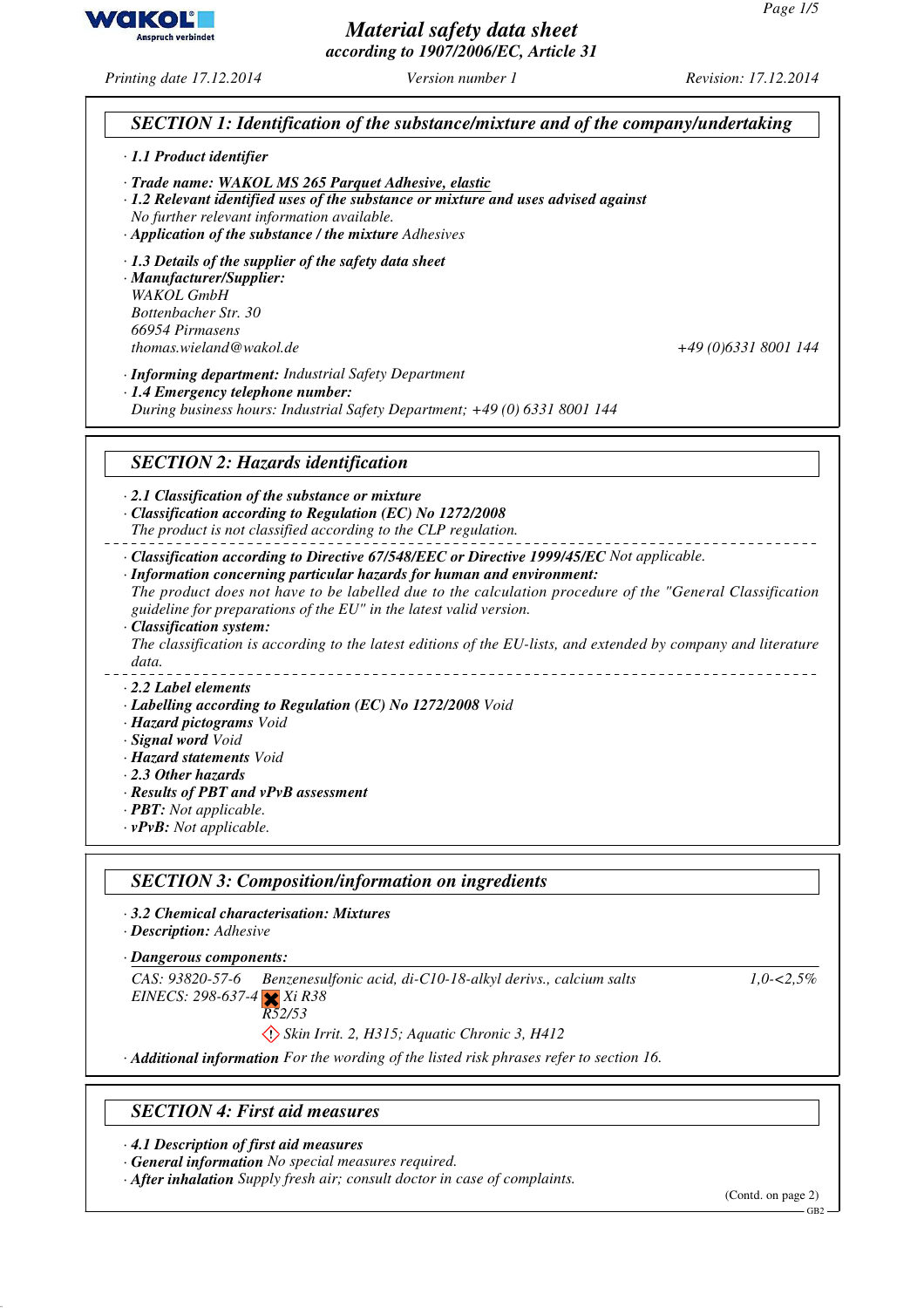*Material safety data sheet according to 1907/2006/EC, Article 31*

*Printing date 17.12.2014 Version number 1 Revision: 17.12.2014*

*Trade name: WAKOL MS 265 Parquet Adhesive, elastic*

- (Contd. of page 1) *· After skin contact Clean with water and soap. If possible, also wash with polyethylene glycol 400. · After eye contact*
- *Rinse opened eye for several minutes under running water. If symptoms persist, consult a doctor.*
- *· After swallowing Call a doctor immediately.*
- *· 4.2 Most important symptoms and effects, both acute and delayed No further relevant information available.*
- *· 4.3 Indication of any immediate medical attention and special treatment needed*
- *No further relevant information available.*

# *SECTION 5: Firefighting measures*

- *· 5.1 Extinguishing media*
- *· Suitable extinguishing agents*
- *CO2, powder or water spray. Fight larger fires with water spray or alcohol resistant foam.*
- *· 5.2 Special hazards arising from the substance or mixture*
- *Formation of toxic gases is possible during heating or in case of fire.*
- *· 5.3 Advice for firefighters*
- *· Protective equipment: Wear self-contained respiratory protective device.*

#### *SECTION 6: Accidental release measures*

*· 6.1 Personal precautions, protective equipment and emergency procedures Ensure adequate ventilation*

- *· 6.2 Environmental precautions: Do not allow product to reach sewage system or any water course.*
- *· 6.3 Methods and material for containment and cleaning up:*
- *Pick up mechanically.*
- *Dispose contaminated material as waste according to item 13.*
- *· 6.4 Reference to other sections See Section 7 for information on safe handling.*

# *SECTION 7: Handling and storage*

- *· 7.1 Precautions for safe handling Use only in well ventilated areas.*
- *· Information about protection against explosions and fires: No special measures required.*
- *· 7.2 Conditions for safe storage, including any incompatibilities*
- *· Storage*
- *· Requirements to be met by storerooms and containers: No special requirements.*
- *· Information about storage in one common storage facility: Not required.*
- *· Further information about storage conditions:*
- *Store in cool, dry conditions in well sealed receptacles.*
- *Protect from humidity and water.*

*· 7.3 Specific end use(s) No further relevant information available.*

# *SECTION 8: Exposure controls/personal protection*

- *· Additional information about design of technical systems: No further data; see item 7.*
- *· 8.1 Control parameters*
- *· Components with critical values that require monitoring at the workplace:*
- *The product does not contain any relevant quantities of materials with critical values that have to be monitored at the workplace.*
- *· Additional information:*
- *See Section 10.*

*The lists valid during the making were used as basis.*

(Contd. on page 3)

 $-$ GB2

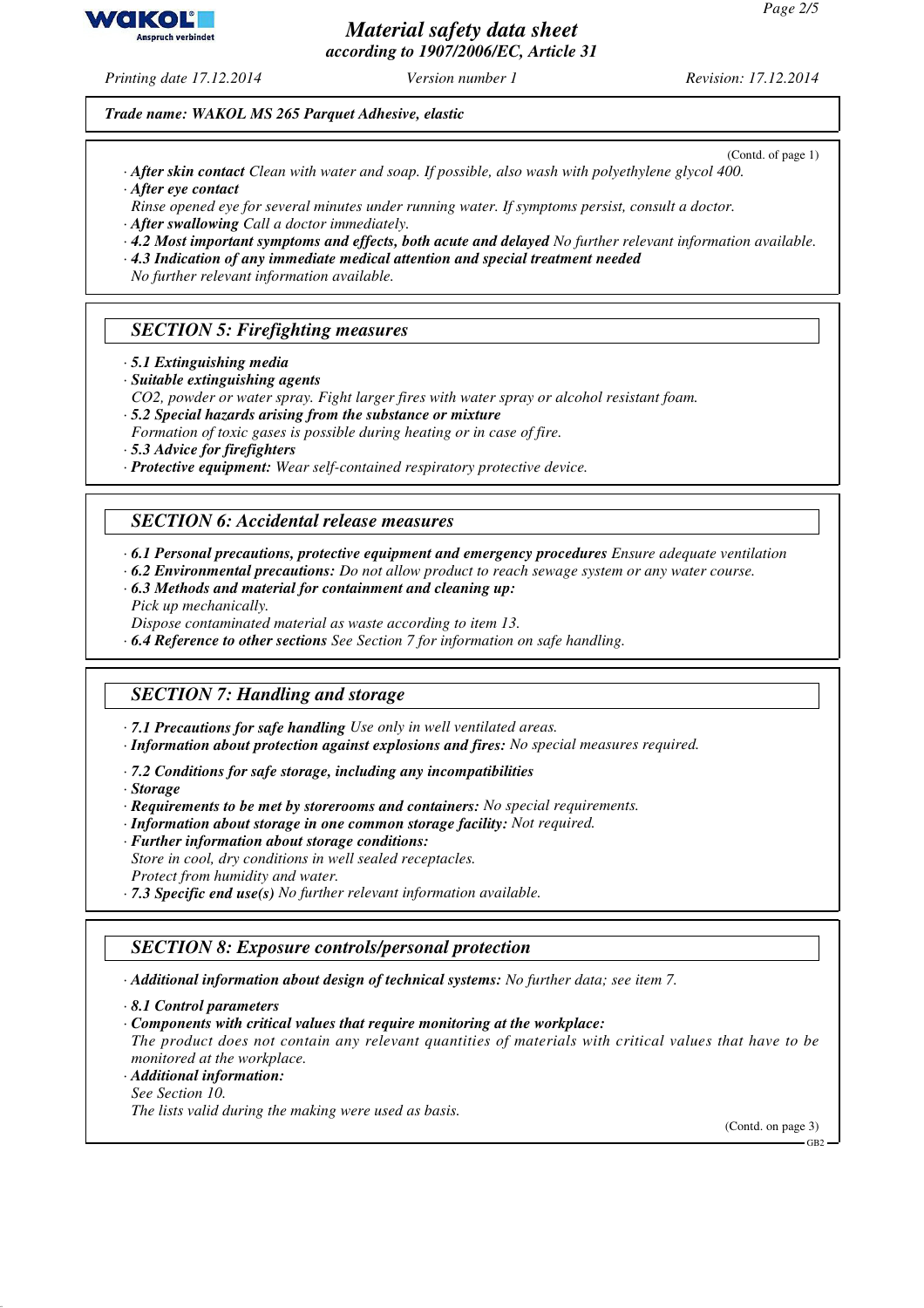*Material safety data sheet according to 1907/2006/EC, Article 31*

*Printing date 17.12.2014 Version number 1 Revision: 17.12.2014*

#### *Trade name: WAKOL MS 265 Parquet Adhesive, elastic*

| $\cdot$ 8.2 Exposure controls<br>· Personal protective equipment<br>· General protective and hygienic measures<br>Keep away from foodstuffs, beverages and feed.<br>Wash hands before breaks and at the end of work.<br>· Protection of hands:<br>· Eye protection: Goggles recommended during refilling | The usual precautionary measures are to be adhered to when handling chemicals.<br>· Breathing equipment: Not necessary if room is well-ventilated.<br>Preventive skin protection by use of skin-protecting agents is recommended.<br>After each cleaning use treatment creams, for very dry skin greasy ointments. |
|----------------------------------------------------------------------------------------------------------------------------------------------------------------------------------------------------------------------------------------------------------------------------------------------------------|--------------------------------------------------------------------------------------------------------------------------------------------------------------------------------------------------------------------------------------------------------------------------------------------------------------------|
| <b>SECTION 9: Physical and chemical properties</b>                                                                                                                                                                                                                                                       |                                                                                                                                                                                                                                                                                                                    |
| · 9.1 Information on basic physical and chemical properties<br><b>General Information</b><br>$\cdot$ Appearance:<br>Form:<br>Colour:<br>$\cdot$ Smell:                                                                                                                                                   | Pasty<br>Light brown<br><i><b>Odourless</b></i>                                                                                                                                                                                                                                                                    |
| $\cdot$ Change in condition<br><b>Boiling point/Boiling range:</b> Undetermined.                                                                                                                                                                                                                         |                                                                                                                                                                                                                                                                                                                    |
| · Flash point:                                                                                                                                                                                                                                                                                           | 234 °C                                                                                                                                                                                                                                                                                                             |
| · Ignition temperature:                                                                                                                                                                                                                                                                                  | 375 °C                                                                                                                                                                                                                                                                                                             |
| $\cdot$ Self-inflammability:                                                                                                                                                                                                                                                                             | Product is not selfigniting.                                                                                                                                                                                                                                                                                       |
| · Danger of explosion:                                                                                                                                                                                                                                                                                   | Product does not present an explosion hazard.                                                                                                                                                                                                                                                                      |
| $\cdot$ Steam pressure at 20 $\degree$ C:                                                                                                                                                                                                                                                                | $12$ hPa                                                                                                                                                                                                                                                                                                           |
| $\cdot$ Density at 20 $\mathrm{^{\circ}C}$                                                                                                                                                                                                                                                               | $1,65$ g/cm <sup>3</sup> (EN ISO 2811-1)                                                                                                                                                                                                                                                                           |
| · Solubility in / Miscibility with<br>Water:                                                                                                                                                                                                                                                             | Insoluble.                                                                                                                                                                                                                                                                                                         |
| · Viscosity:<br>dynamic at 20 $\mathrm{C}$ :                                                                                                                                                                                                                                                             | 250000 mPas (ISO 2555)                                                                                                                                                                                                                                                                                             |
| · Solvent content:<br><i>voc</i><br>$\cdot$ 9.2 Other information                                                                                                                                                                                                                                        | $0,00\%$<br>No further relevant information available.                                                                                                                                                                                                                                                             |

# *SECTION 10: Stability and reactivity*

*· 10.1 Reactivity*

*· 10.2 Chemical stability*

*· Thermal decomposition / conditions to be avoided: No decomposition if used according to specifications.*

*· 10.3 Possibility of hazardous reactions Reacts with strong acids and oxidising agents.*

*· 10.4 Conditions to avoid No further relevant information available.*

*· 10.5 Incompatible materials: No further relevant information available.*

*· 10.6 Hazardous decomposition products: No dangerous decomposition products known.*

(Contd. on page 4)

 $-GB2$ 



(Contd. of page 2)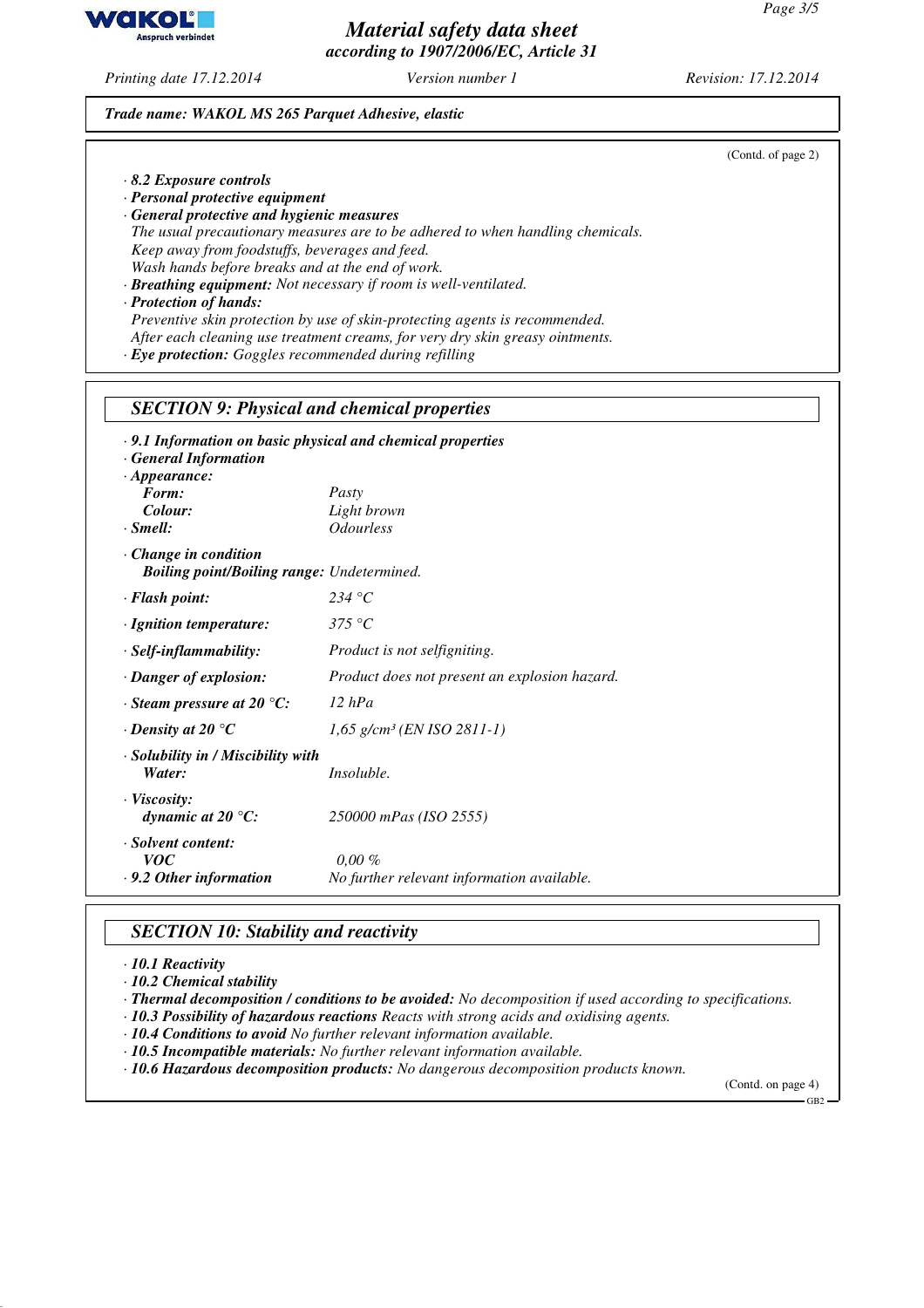vako **Anspruch verbindet** 

### *Material safety data sheet according to 1907/2006/EC, Article 31*

*Printing date 17.12.2014 Version number 1 Revision: 17.12.2014*

*Trade name: WAKOL MS 265 Parquet Adhesive, elastic*

(Contd. of page 3) *· Additional information: Product releases low quantities of methanol during appropiated application.*

# *SECTION 11: Toxicological information*

- *· 11.1 Information on toxicological effects*
- *· Acute toxicity:*
- *· Primary irritant effect:*
- *· on the skin: No irritant effect.*
- *· on the eye: No irritating effect.*
- *· Sensitisation: No sensitising effects known.*
- *· Additional toxicological information:*

*The product is not subject to classification according to the calculation method of the General EU Classification Guidelines for Preparations as issued in the latest version.*

### *SECTION 12: Ecological information*

*· 12.1 Toxicity*

*· Aquatic toxicity: No further relevant information available.*

- *· 12.2 Persistence and degradability No further relevant information available.*
- *· 12.3 Bioaccumulative potential No further relevant information available.*
- *· 12.4 Mobility in soil No further relevant information available.*
- *· Additional ecological information:*
- *· General notes:*

*Water hazard class 1 (German Regulation) (Self-assessment): slightly hazardous for water*

*Do not allow undiluted product or large quantities of it to reach ground water, water course or sewage system.*

- *· 12.5 Results of PBT and vPvB assessment*
- *· PBT: Not applicable.*
- *· vPvB: Not applicable.*
- *· 12.6 Other adverse effects No further relevant information available.*

# *SECTION 13: Disposal considerations*

- *· 13.1 Waste treatment methods*
- *· Recommendation Must be specially treated adhering to official regulations.*
- *European waste catalogue ·*

*08 00 00 WASTES FROM THE MANUFACTURE, FORMULATION, SUPPLY AND USE (MFSU) OF COATINGS (PAINTS, VARNISHES AND VITREOUS ENAMELS), ADHESIVES, SEALANTS AND PRINTING INKS*

*08 04 00 wastes from MFSU of adhesives and sealants (including waterproofing products)*

*08 04 10 waste adhesives and sealants other than those mentioned in 08 04 09*

*· Uncleaned packagings:*

*· Recommendation: Disposal must be made according to official regulations.*

#### *SECTION 14: Transport information*

| $\cdot$ 14.1 UN-Number |      |
|------------------------|------|
| · ADR, ADN, IMDG, IATA | Void |

*· 14.2 UN proper shipping name · ADR, ADN, IMDG, IATA Void*

(Contd. on page 5)

GB2